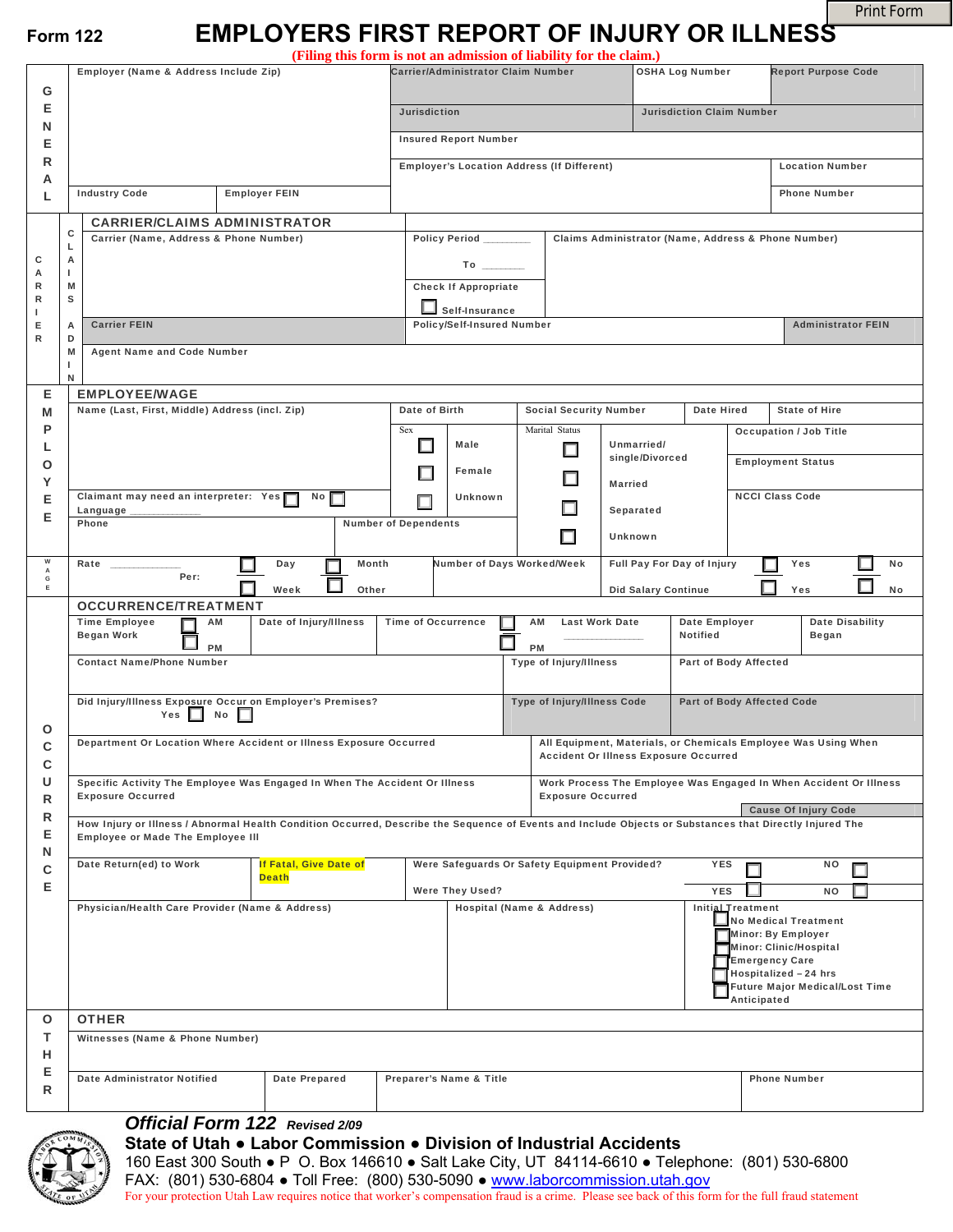FRAUD – "Any person who knowingly presents false or fraudulent underwriting information, files or causes to be filed a false or fraudulent claim for disability compensation or medical benefits, or submits a false or fraudulent report or billing for health care fees or other professional services is guilty of a crime and may be subject to fines and confinement in state prison."

## **INSTRUCTIONS TO EMPLOYER**

The Employer's First Report of Injury or Illness must be submitted to the Labor Commission, Division of Industrial Accidents, per Sections §34A-2-407 and §34A-3-10B, Utah Code Annotated (U.C.A.). 1997. Each employer shall file the report within seven days after the occurrence, or the employee's notification of the same, which results in medical treatment by a physician, loss of consciousness, loss of work, restriction of work, or transfer to another job. Each employer shall file a subsequent report with the commission of any previously reported injury; or occupational disease that later resulted in death. Also, for your information, Section §34A-6-301(3)(b)(ii) states that each employer shall, within 8 hours of occurrence, notify the Division of Occupational Safety and Health, at (801) 530-6901 or (800) 530-5090, of any; work related fatality; disabling, serious, or significant injury; or occupational disease incident. A serious injury includes; amputation, fractures of major bones (both simple and compound), and hospitalization for medical treatment.

\* All information requested on this form is of vital importance. Please answer **all** items in detail in order to avoid additional correspondence or the return of this report for completion**. Do not enter data in the shaded areas.** 

\* The box titled "OSHA Log Number" must be filled in with the employer assigned Case Number from OSHA's new 300 Injury Log. The Case Number needs to reflect the year of the injury – for example, your first injury in 2002 should reflect the first injury and the year 00/02 with the next injury being 00202, etc.

\* Please provide **WAGE** information. This information is needed by the insurance company for paying the correct amount on a claim.

\* The injury report on file with the Labor Commission, Division of Industrial Accidents, is private information and is only released to parties to the claim.

\* Please make sure the **EMPLOYER NAME** is correct, as well as your **FEIN #** (Federal Tax ID Number). The employer's name should be the same as reported to The Department of Workforce Services and as it appears on your WORKERS' COMPENSATION insurance policy.

 \* The Labor Commission is to receive an original of this report, **Worker's Compensation Insurance Carrier** gets a **second copy**, the **employee** gets a **third** copy, and the employer gets a **fourth** copy and should maintain a copy of this report.

\*Failure to file this report with the Labor Commission or failure to provide the employee with a copy of the report, is a Class C misdemeanor and can also result in a citation and a civil penalty for each violation as per §34A-2-407(7), §34-a-30108(7), §34A-6-302, and §34A-6-307, U.C.A.

\*If you dispute the validity of this claim you need to contact your insurance carrier, but you must still file the "Employer's First Report of Injury or Illness" form with the Labor Commission.

 \* **Reminder:** Inform your injured employee of his/her rights and obligations (as outlined on the back of the employee's copy) of Utah's Workers' Compensation Act.

> For Additional Information please contact: State of Utah – Labor Commission Division of Industrial Accidents 160 East 300 South, 3rd Floor P O Box 146610 Salt Lake City, Utah 84114-6610 (801) 530-6800 (800) 530-5090